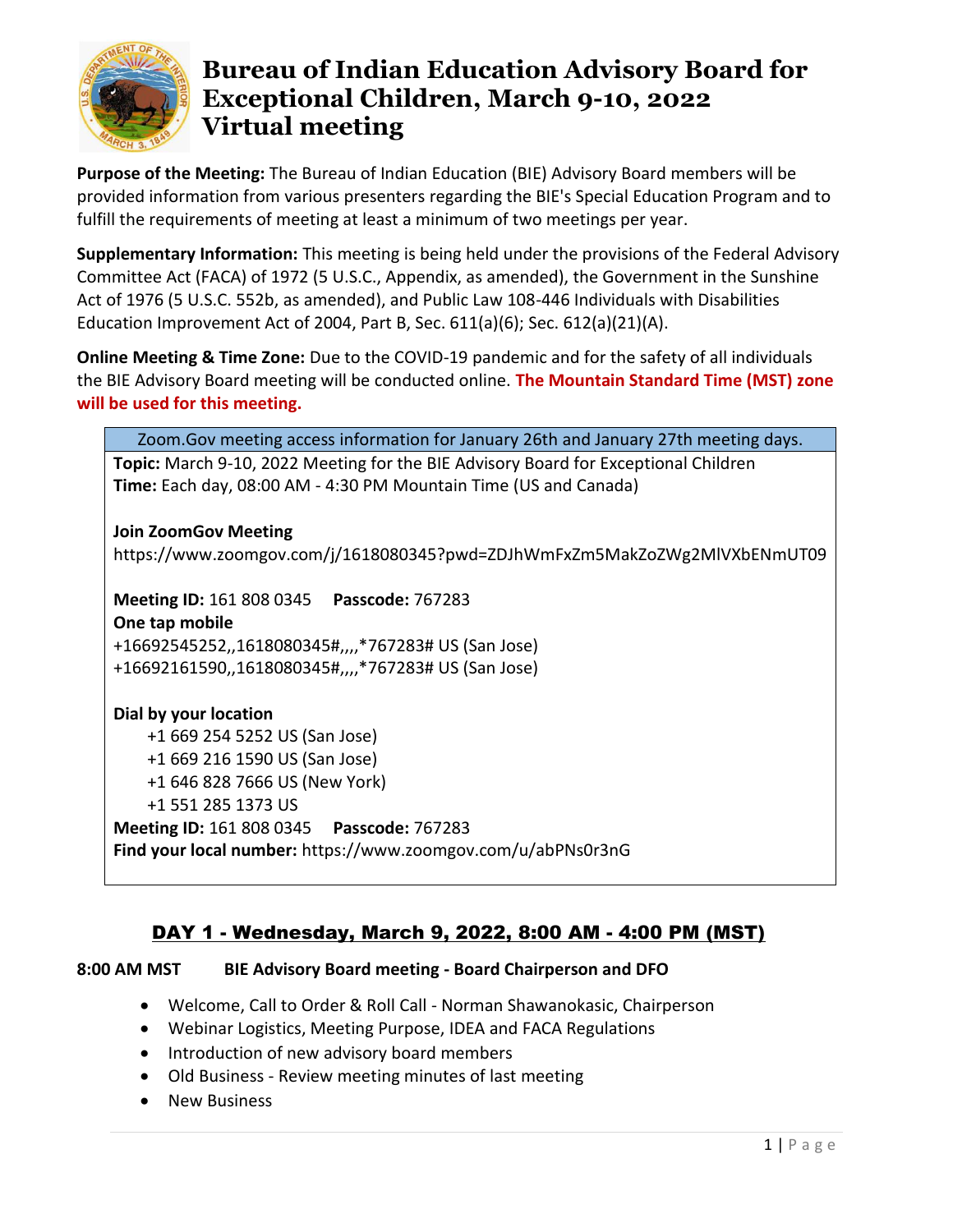

## **8:30 AM MST BIE Central Office Update - (Central Office Representative)**

- 1. To better understand the status of the schools current reopening plans for SY2021-2022, the following questions are asked regarding this topic.
	- a) How many schools returned to face-to-face, or will some schools continue to operate remotely?
	- b) Will schools have the option to provide hybrid classes (remote and/or face to face) for students choosing not to return to the face to face? Would these hybrid classes be synchronous so all students would receive the same information at the same time?
	- c) Will students have 1-to-1 technology and curriculum to match if schools are required to move from face to face to distance learning because of a surge in cases?
- 2. This question was asked during the July 28-29, 2021 Board meeting. Provide input related to higher education (SIPI, Haskell, and tribal colleges) - How many of these schools offer training & degrees in special education and/or related services? How are these schools partnering with BIE funded schools in on-going professional development, recruitment of potential students in special education, and support of transition services for students with disabilities?
- 3. Do you have any questions about the 2021 annual reports? Any ideas? What are your thoughts?
- 4. What is the BIE's plan to work towards making progress regarding the recommendations within the 2021 Annual Report?
- **9:30 AM Board Reflection**  the Board will discuss/comment on the presenter's report.

### **10:00 AM Break** (15 minutes)

**10:15 AM Public Commenting Session -** (15 minutes) - join by webinar or dial in using your phone. Use the online meeting access information is found on page 1 of this agenda.

### **10:30 AM BIE Office of Sovereignty in Indian Education - Mr. Spike Bighorn, Program Manager**

- 1. How has the implementation of the TED grant project benefitted the overall system of education for students and families on reservations who received the TED grants (e.g., changes to tribal education Code, expanded authority, enhanced support of federally supported programs and services, etc.), and more specifically the provision of special education services?
- 2. What are the most significant challenges encountered in the implementation of the TED grants for students with disabilities and how will these challenges be addressed?
- 3. What do you see as the role and responsibility of the BIE in supporting the effectiveness and positive outcomes of your TED grant priorities?
- 4. What recommendations can you provide to assist tribes who are committed to exercising greater authority and autonomy for the education of Indian children on Indian lands and addressing the provision of special education services?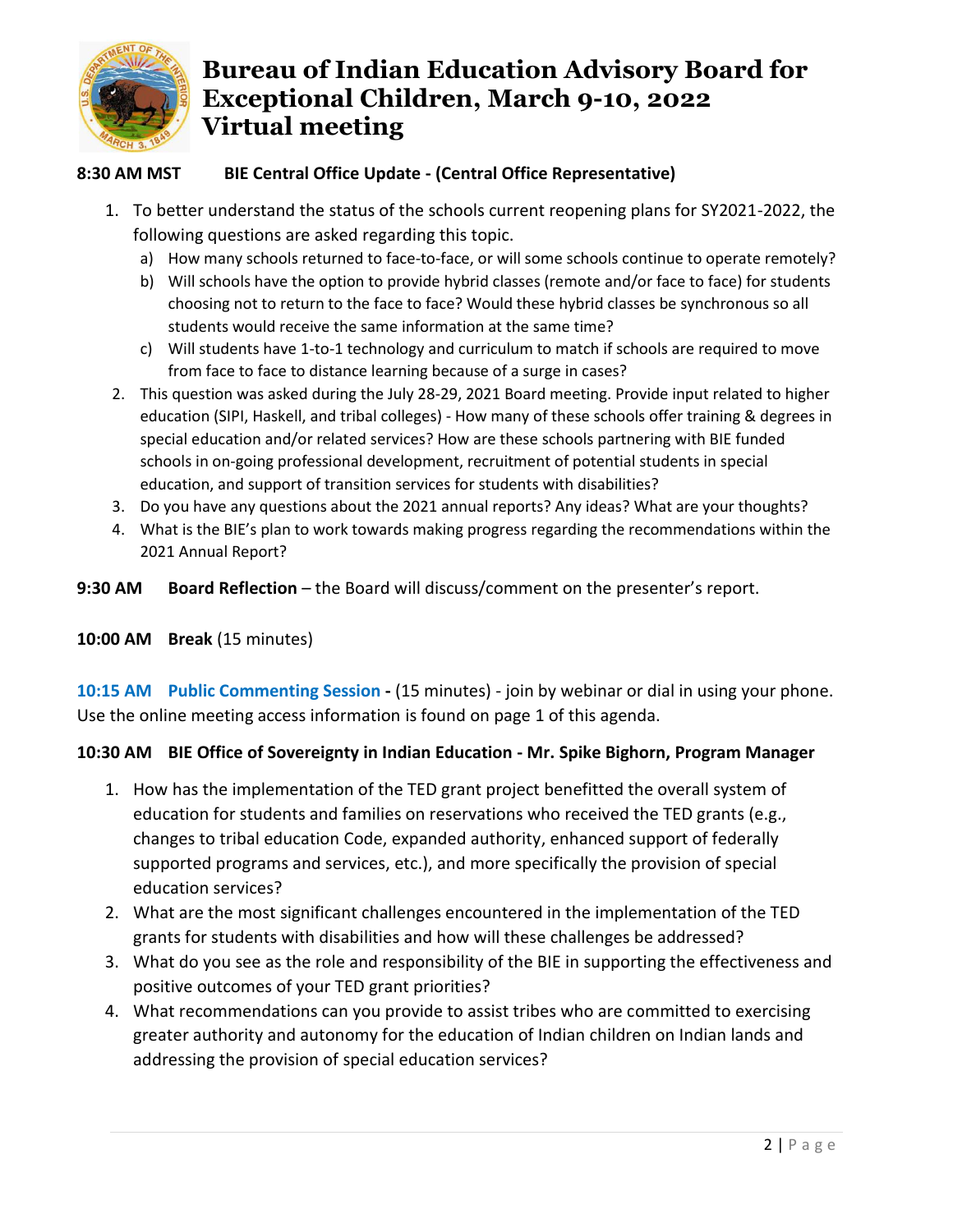

**11:30 AM Board Reflection** – the Board will discuss/comment on the presenter's report.

#### **12:00 PM Lunch (1 hour)**

**1:00 PM Public Commenting Session -** (15 minutes) - join by webinar or dial in using your phone. Use the online meeting access information is found on page 1 of this agenda.

**1:15 - 3:30 PM BIE Special Education Program - Dr. Eugene Thompson, Supv. Educ. Specialist**

- 1. **Present the preliminary FFY2020-2025 State Performance Plan/Annual Performance Report (SPP/APR) indicator data to the Board as stakeholders.** Each state, including the BIE, develops a SPP/APR that evaluates the state's efforts to implement the requirements and purposes of the IDEA and describes how the state will improve its implementation. SPP/APRs include indicators that measure child and family outcomes and other indicators that measure compliance with the requirements of IDEA. A state is required to submit a SPP at least every six years. For each year, states must report against the targets in its SPP in an annual performance report. Stakeholder involvement is a crucial role in reviewing data and providing input on decisions to establish targets.
- 2. Provide any other comments, recommendations, ideas topics the Board should be aware of.
- **2:30 PM Break** (15 minutes)
- **3:30 PM Board Reflection**  the Board will discuss/comment on the presenter's report.
- **4:00 PM Recess**

## DAY 2 - Thursday, March 10, 2022, 8:00 AM - 4:00 PM (MST)

#### **8:00 AM BIE Advisory Board meeting - Board Chairperson and DFO**

- Welcome, Call to Order & Roll Call Norman Shawanokasic, Chairperson
- Webinar Logistics, Meeting Purpose, IDEA and FACA Regulations
- Old Business
- New Business

#### **8:30 AM BIE Special Education Program – Dr. Eugene Thompson, Supv. Education Specialist**

1. Coordination of Services Plan - review the current plan, purpose of the plan, if revisions have occurred provide an update.